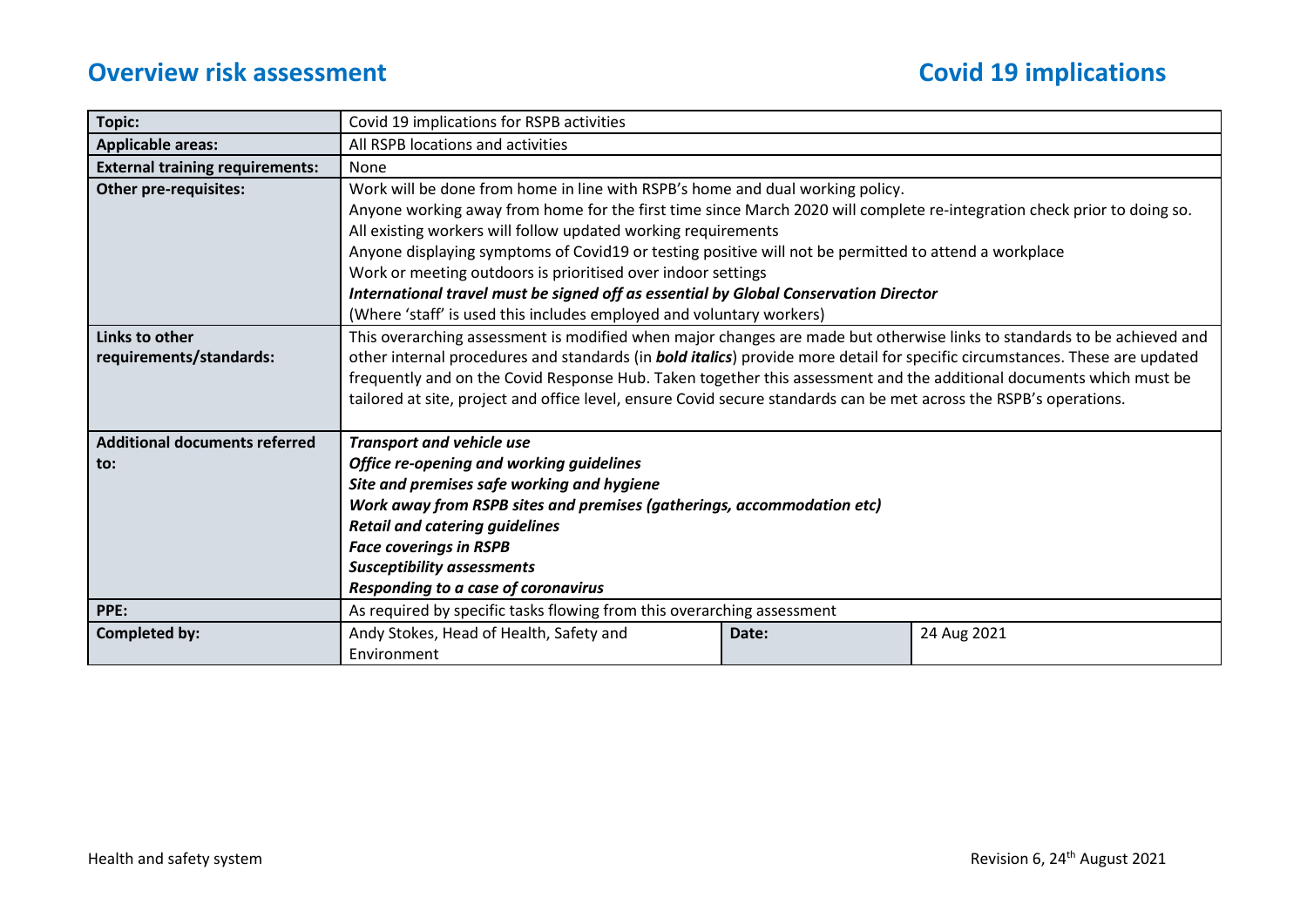| Topic:                                                            | Covid-19 implications for RSPB activities |
|-------------------------------------------------------------------|-------------------------------------------|
| Specific site, team, project, office:                             |                                           |
| Specific current risk assessments or safe systems this additional |                                           |
| l Covid assessment modifies:                                      |                                           |

| HAZARD/HARZARDOUS                                                      | <b>RISK/OUTCOME</b>                                                                      | <b>CONTROL/PRECAUTIONARY MEASURE</b>                                                                                                                                                                                                                                                                                                                                                                                                                                                                     | <b>LOCAL APPLICATION, ADDITIONS OR</b> |
|------------------------------------------------------------------------|------------------------------------------------------------------------------------------|----------------------------------------------------------------------------------------------------------------------------------------------------------------------------------------------------------------------------------------------------------------------------------------------------------------------------------------------------------------------------------------------------------------------------------------------------------------------------------------------------------|----------------------------------------|
| <b>ACTVITY</b>                                                         |                                                                                          |                                                                                                                                                                                                                                                                                                                                                                                                                                                                                                          | <b>CHANGES</b>                         |
| Travel to and around<br>place of work (including<br>on-reserve travel) | Contracting<br>coronavirus<br>from contact<br>with infected<br>people and/or<br>surfaces | Sharing of vehicle kept to a minimum<br>Where sharing of vehicle is unavoidable:<br>Hand sanitiser used before entering and exiting the<br>vehicle.<br>Avoid touching eyes, nose, or mouth.<br>Good external ventilation in the vehicle (i.e. keep the<br>windows open).<br>Journeys shared with the same individuals where<br>practicable.<br>Occupants sit diagonally or side by side, keep facing<br>away<br>Public transport used at quieter times<br>Adhere to Transport and vehicle use - COVID-19 |                                        |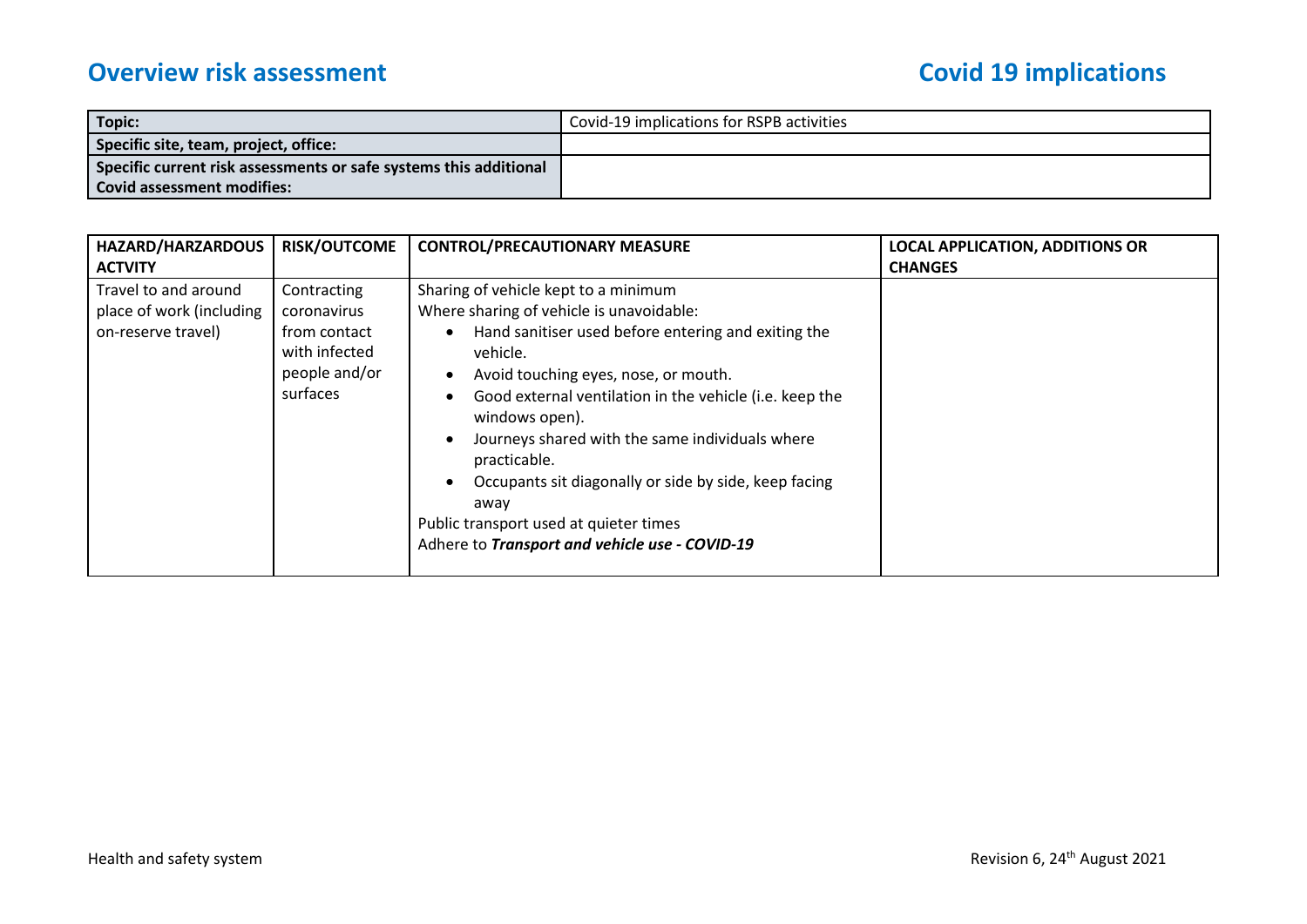| <b>HAZARD/HARZARDOUS</b>  | <b>RISK/OUTCOME</b> | <b>CONTROL/PRECAUTIONARY MEASURE</b>                                                                                     | <b>LOCAL APPLICATION, ADDITIONS OR</b> |
|---------------------------|---------------------|--------------------------------------------------------------------------------------------------------------------------|----------------------------------------|
| <b>ACTVITY</b>            |                     |                                                                                                                          | <b>CHANGES</b>                         |
| <b>General activities</b> | Contracting         | RSPB offices open with reduced capacity and enhanced                                                                     |                                        |
| conducted in enclosed     | coronavirus         | measures - Office reopening and working guidelines, Face                                                                 |                                        |
| spaces (Offices, visitors | from being in       | coverings in RSPB                                                                                                        |                                        |
| centres, warehouses,      | close quarters      |                                                                                                                          |                                        |
| Café, Workshops)          | with an infected    | Operations/work activity planned to have the minimum                                                                     |                                        |
|                           | individual or       | number of people needed to operate safely and effectively                                                                |                                        |
|                           | from contact        |                                                                                                                          |                                        |
|                           | with infected       | Visual reminders in place for good practice social distancing and                                                        |                                        |
|                           | surfaces            | hand hygiene in high pedestrian traffic areas, meeting rooms,                                                            |                                        |
|                           |                     | catering and retail outlets and toilet/washing facilities.                                                               |                                        |
|                           |                     |                                                                                                                          |                                        |
|                           |                     | Reduced worker occupancy of buildings to enable physical                                                                 |                                        |
|                           |                     | distancing measures (at least 1m) to be easily achieved and                                                              |                                        |
|                           |                     | maintained.                                                                                                              |                                        |
|                           |                     |                                                                                                                          |                                        |
|                           |                     | Shift system/flexi-desking implemented where the likelihood of<br>maximum occupancy of staff members is to be reached or |                                        |
|                           |                     | physical distancing measures become difficult to maintain.                                                               |                                        |
|                           |                     |                                                                                                                          |                                        |
|                           |                     | Where reception staff are deployed and where practicable,                                                                |                                        |
|                           |                     | perspex screens will be installed for additional protection.                                                             |                                        |
|                           |                     |                                                                                                                          |                                        |
|                           |                     | Where practical to reduce congestion/pinch points one-way                                                                |                                        |
|                           |                     | systems will be instigated.                                                                                              |                                        |
|                           |                     |                                                                                                                          |                                        |
|                           |                     |                                                                                                                          |                                        |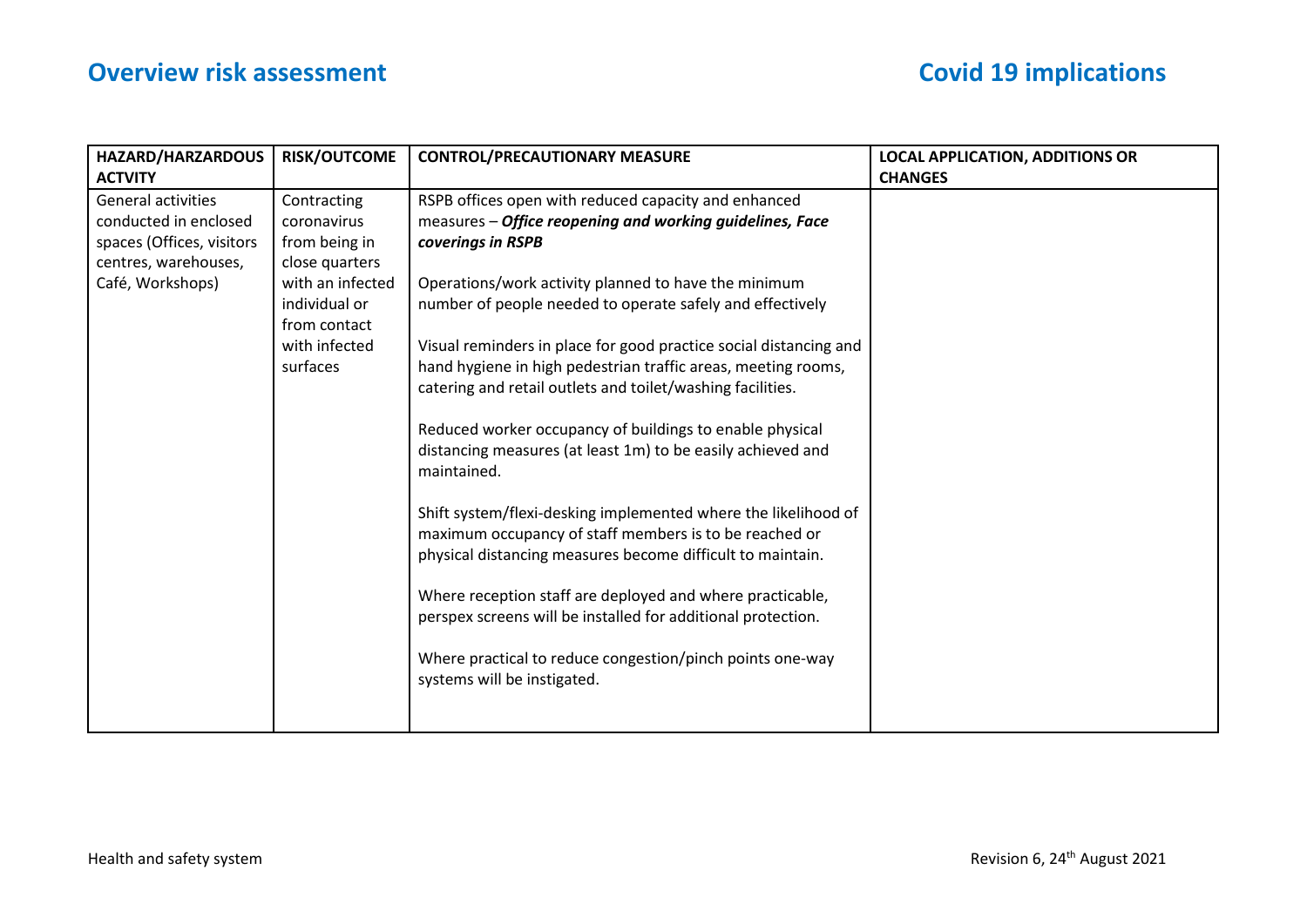| <b>RISK/OUTCOME</b>                                                                                                                          | <b>CONTROL/PRECAUTIONARY MEASURE</b>                                                                                                                                                                                                                                                                                                                                                                                                                                                                                                                                                                                                                                                                                                                                                                                                                                                                 | <b>LOCAL APPLICATION, ADDITIONS OR</b> |
|----------------------------------------------------------------------------------------------------------------------------------------------|------------------------------------------------------------------------------------------------------------------------------------------------------------------------------------------------------------------------------------------------------------------------------------------------------------------------------------------------------------------------------------------------------------------------------------------------------------------------------------------------------------------------------------------------------------------------------------------------------------------------------------------------------------------------------------------------------------------------------------------------------------------------------------------------------------------------------------------------------------------------------------------------------|----------------------------------------|
|                                                                                                                                              |                                                                                                                                                                                                                                                                                                                                                                                                                                                                                                                                                                                                                                                                                                                                                                                                                                                                                                      | <b>CHANGES</b>                         |
| Contracting<br>coronavirus from<br>being in close<br>quarters with an<br>infected<br>individual or from<br>contact with<br>infected surfaces | Occupancy of any lifts will be reduced, floor signage will<br>indicate.<br>Where physical distancing is not possible due to activity:<br>Activity time kept as short as possible.<br>Face-to-face avoided, using back-to-back or side-to-<br>side working<br>Reduce the number of people each person has<br>contact with by using 'fixed teams or partnering'<br>In-person communications minimised by use of telephones,<br>radios, electronic communications.<br>Indoor in-person meetings minimised by:<br>Use of Teams/Zoom<br>Holding meetings outdoors<br>Indoor in-person gatherings follow "Safe working away from<br>offices and sites"<br>Physical distancing of 1m maintained<br>Floor signage to remind where pinch points/gathering<br>occurs<br>hand sanitiser/ cleaning products are available<br>Equipment sharing is minimised and where unavoidable is<br>sanitised between users. |                                        |
|                                                                                                                                              |                                                                                                                                                                                                                                                                                                                                                                                                                                                                                                                                                                                                                                                                                                                                                                                                                                                                                                      |                                        |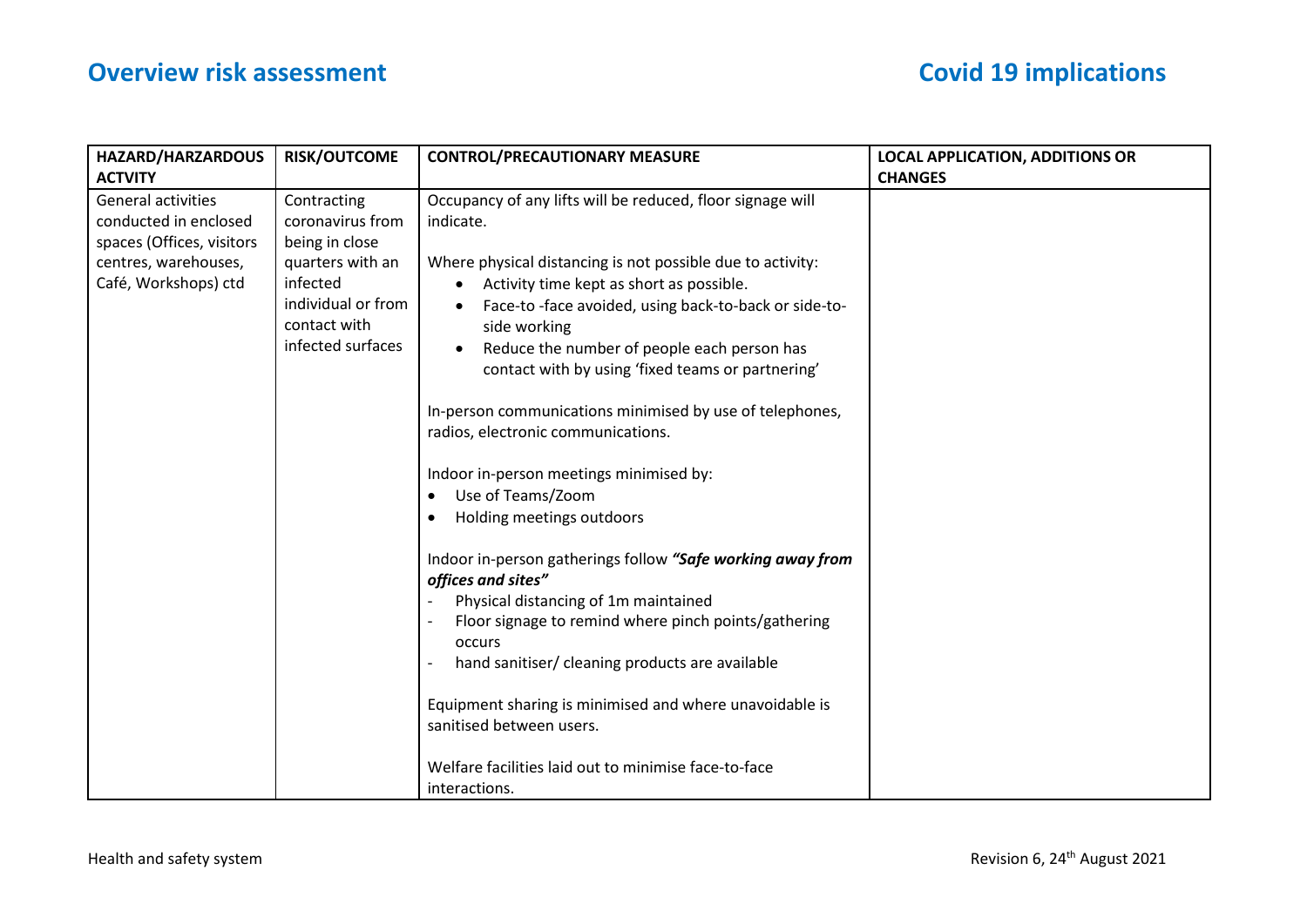| HAZARD/HARZARDOUS         | <b>RISK/OUTCOME</b> | <b>CONTROL/PRECAUTIONARY MEASURE</b>                                | <b>LOCAL APPLICATION, ADDITIONS OR</b> |
|---------------------------|---------------------|---------------------------------------------------------------------|----------------------------------------|
| <b>ACTVITY</b>            |                     |                                                                     | <b>CHANGES</b>                         |
| Warehouse/Café/Retail     | Contracting         | Surface/package cleansing and worker physical distancing set        |                                        |
| and office deliveries and | coronavirus from    | out in Safe working and hygiene at sites and premises.              |                                        |
| despatch                  | being in close      |                                                                     |                                        |
|                           | quarters with an    | Pick-up and drop-off collection points, procedures,                 |                                        |
|                           | infected            | signage and markings are established to maintain distance and       |                                        |
|                           | individual or from  | minimise surface contamination.                                     |                                        |
|                           | contact with        |                                                                     |                                        |
|                           | infected surfaces   | Use electronic pre-booking that allows non-contact deliveries.      |                                        |
|                           |                     |                                                                     |                                        |
|                           |                     | Order larger quantities more often to reduce frequency of           |                                        |
|                           |                     | deliveries where practicable and storage facilities allow.          |                                        |
|                           |                     |                                                                     |                                        |
|                           |                     | Single worker or fixed team used to load or unload vehicles<br>and: |                                        |
|                           |                     |                                                                     |                                        |
|                           |                     | Activity time involved kept as short as possible.<br>٠              |                                        |
|                           |                     | Face-to-face working avoided, back-to-back or side-to-side          |                                        |
|                           |                     | working used in preference                                          |                                        |
|                           |                     |                                                                     |                                        |
|                           |                     | Equipment is allocated to each person and where sharing is          |                                        |
|                           |                     | unavoidable is sanitised between users.                             |                                        |
|                           |                     |                                                                     |                                        |
|                           |                     | RSPB workers remain 1m or more from delivery drivers when           |                                        |
|                           |                     | accepting or despatching goods.                                     |                                        |
|                           |                     |                                                                     |                                        |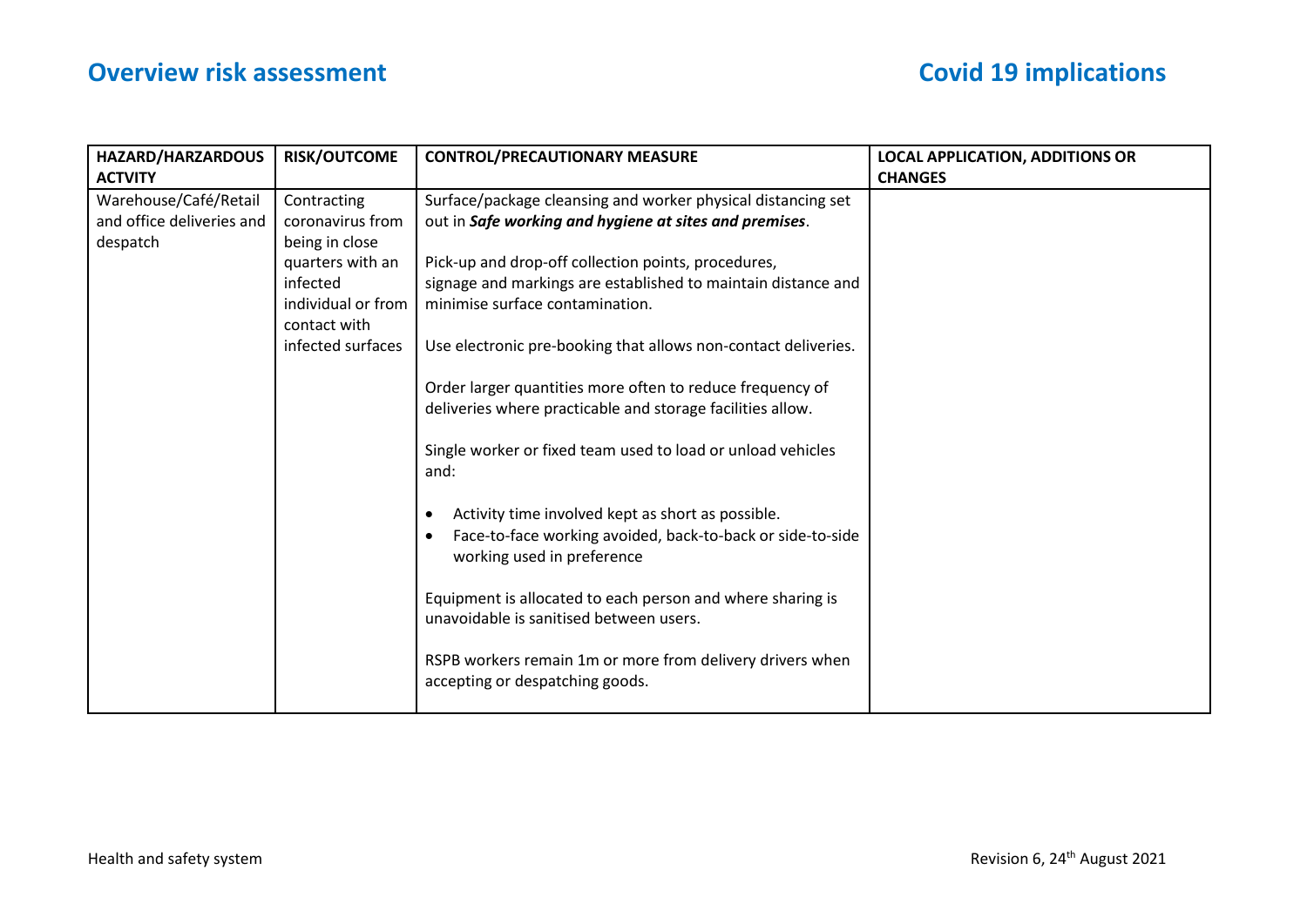| <b>HAZARD/HARZARDOUS</b> | <b>RISK/OUTCOME</b> | <b>CONTROL/PRECAUTIONARY MEASURE</b>                           | <b>LOCAL APPLICATION, ADDITIONS OR</b> |
|--------------------------|---------------------|----------------------------------------------------------------|----------------------------------------|
| <b>ACTVITY</b>           |                     |                                                                | <b>CHANGES</b>                         |
| Retail and Café          | Contracting virus   | Retail and catering guidelines on Covid hub followed to        |                                        |
| operations               | from being in       | establish safe system of food and retail service.              |                                        |
|                          | close quarters      |                                                                |                                        |
|                          | with an infected    | Visual reminders to ask for physical distancing displayed,     |                                        |
|                          | visitor/customer    | request for customers not to enter if they have symptoms.      |                                        |
|                          | Contracting virus   | Country specific face covering requirements set out in Face    |                                        |
|                          | from RSPB           | coverings in RSPB                                              |                                        |
|                          | workers             |                                                                |                                        |
|                          |                     | Occupancy of the café and retail area reduced to enable        |                                        |
|                          | Contracting virus   | physical distancing to be maintained.                          |                                        |
|                          | from contact with   |                                                                |                                        |
|                          | infected surfaces   | Signs reminding customers of relevant country distance         |                                        |
|                          |                     | requirements to be used in most crowded areas, such as         |                                        |
|                          |                     | serving counters and tills.                                    |                                        |
|                          |                     | Perspex screens at tills and other pinch points.               |                                        |
|                          |                     | Contactless payments are the preferred option for payment.     |                                        |
|                          |                     |                                                                |                                        |
|                          |                     | Sanitisers provided at all entry points to catering and retail |                                        |
|                          |                     | areas.                                                         |                                        |
|                          |                     |                                                                |                                        |
|                          |                     | Shared equipment sanitised or washed thoroughly between        |                                        |
|                          |                     | users, workers sanitise and/or clean hands at start of work    |                                        |
|                          |                     | and at frequent intervals through shift.                       |                                        |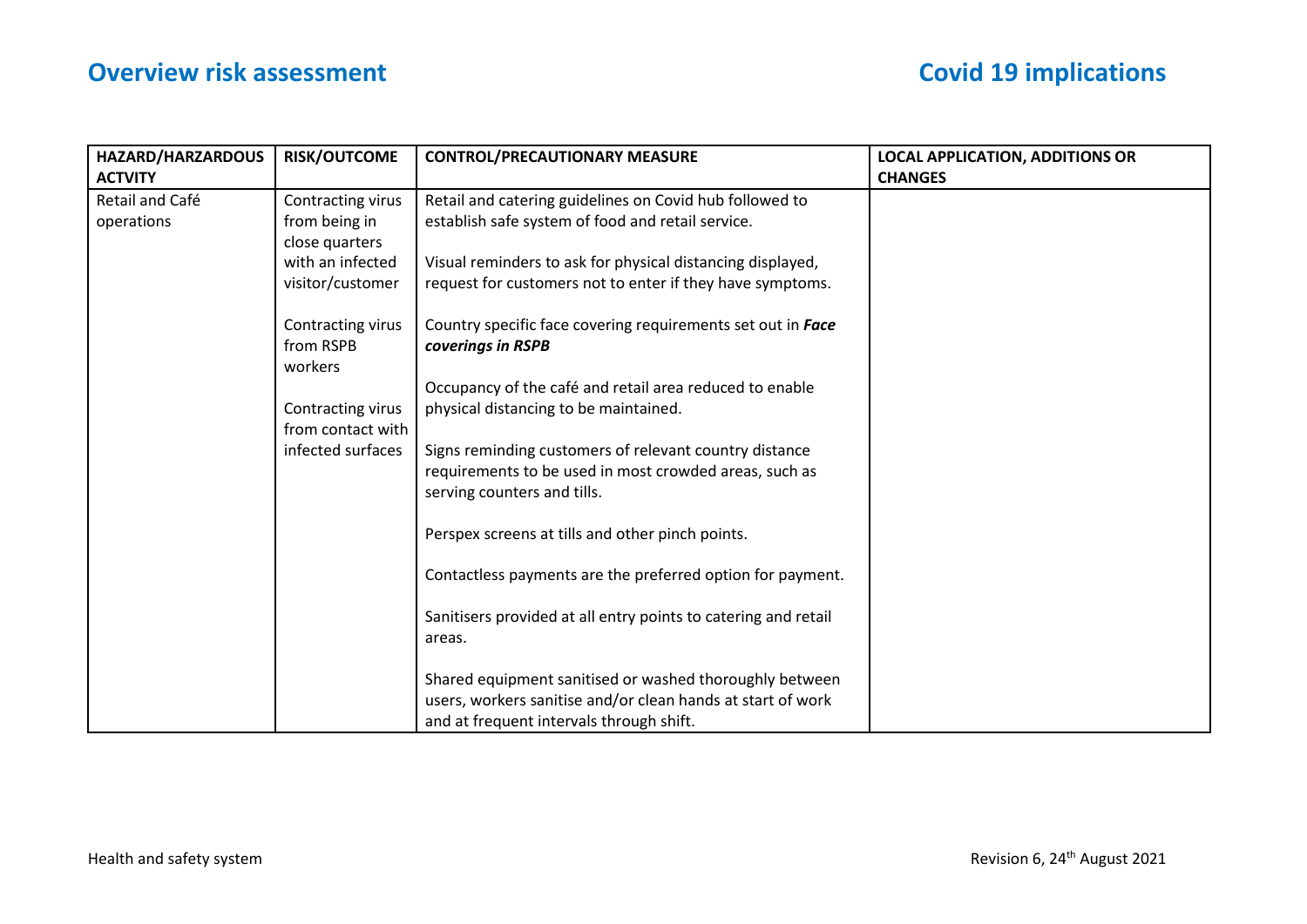| <b>HAZARD/HARZARDOUS</b> | <b>RISK/OUTCOME</b> | <b>CONTROL/PRECAUTIONARY MEASURE</b>                                                                         | <b>LOCAL APPLICATION, ADDITIONS OR</b> |
|--------------------------|---------------------|--------------------------------------------------------------------------------------------------------------|----------------------------------------|
| <b>ACTVITY</b>           |                     |                                                                                                              | <b>CHANGES</b>                         |
| General activities       | Transfer of virus   | Site teams manage presence to enable home working.                                                           |                                        |
| conducted outdoors on    | from being in       | Hygiene, surface cleaning and physical distancing follows                                                    |                                        |
| reserves, including      | close quarters      | "Safe working and hygiene at sites and offices".                                                             |                                        |
| managing visitors.       | with an infected    |                                                                                                              |                                        |
|                          | individual          | Plans made to have the minimum number of people needed                                                       |                                        |
|                          |                     | to operate safely and effectively.                                                                           |                                        |
|                          | Transfer of virus   |                                                                                                              |                                        |
|                          | from contact with   | Carparking arrangements and facilities such as bike racks                                                    |                                        |
|                          | infected surfaces   | managed and signed to promote hygiene and social distancing                                                  |                                        |
|                          |                     | measure.                                                                                                     |                                        |
|                          |                     |                                                                                                              |                                        |
|                          |                     | Visual reminders of social distancing, hygiene and face                                                      |                                        |
|                          |                     | coverings used to aid flow of people moving through buildings                                                |                                        |
|                          |                     | and across a site.                                                                                           |                                        |
|                          |                     |                                                                                                              |                                        |
|                          |                     | One-way systems implemented where pinch points make it<br>difficult for people to maintain physical distance |                                        |
|                          |                     |                                                                                                              |                                        |
|                          |                     | Maps/Plans/Notices used to keep different groups                                                             |                                        |
|                          |                     | staff/visitors /work parties physically separated as much as                                                 |                                        |
|                          |                     | practical.                                                                                                   |                                        |
|                          |                     |                                                                                                              |                                        |
|                          |                     | Equipment sharing is minimised, and where unavoidable                                                        |                                        |
|                          |                     | ""Safe working and hygiene at sites and offices" followed.                                                   |                                        |
|                          |                     |                                                                                                              |                                        |
|                          |                     | All activities where social distancing is not possible:                                                      |                                        |
|                          |                     | Activity time involved kept as short as possible.                                                            |                                        |
|                          |                     | Face-to-face working avoided by using back-to-back or                                                        |                                        |
|                          |                     | side-to-side working                                                                                         |                                        |
|                          |                     | 'Fixed teams or partnering' used where practicable                                                           |                                        |